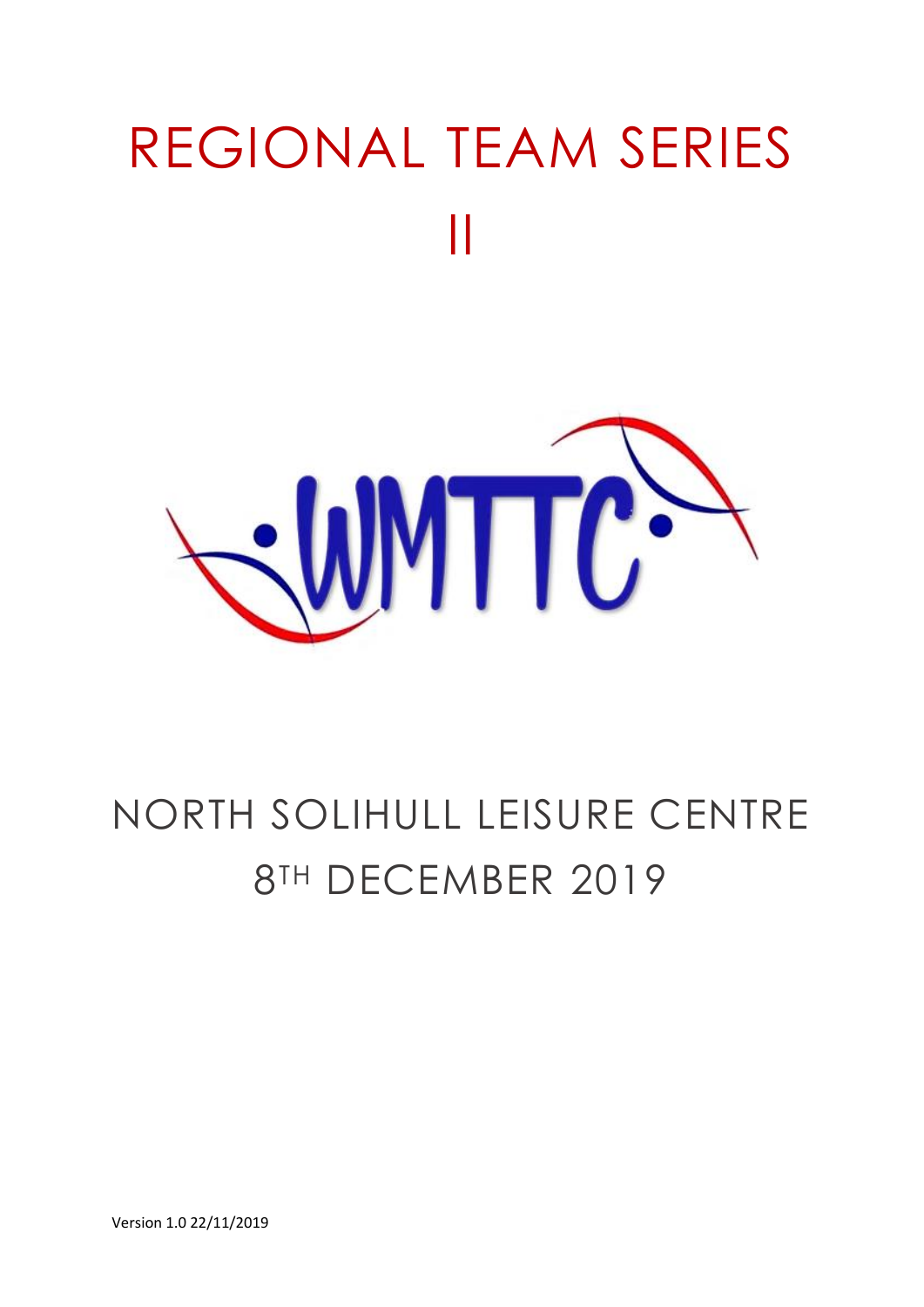# A FOREWORD FROM THE ORGANISERS

The 2019/2020 competition season represents a paradigm shift for the West Midlands Trampoline Competitions – all new venue, all new equipment & all new processes designed to improve the experience for all competitors, spectators, coaches and officials. Please pay careful attention to this handbook and the general changes noted.

We hope you enjoy this competition season and if you are interested in continuing to further the region please speak to one of the facilitation team about getting involved.

#### Social Media

Please encourage all members to follow our West Midlands social media channels for more information and updates around competitions and events.

#### Live Results

Live results are being displayed on screens around the competition today as well as being available through the app/online. Please note we will not accept any appeals or queries from parents / guardians regarding the scores, all appeals, and queries should be made to the Chair of Panels by the lead coach. Competition results are not final until the entire group has finished, and the result has been signed off by the chair of judges.

#### Age Groups

The age groups the competitors are entered in today represent their prospective 2020 age groups (i.e. the age they will be on 31st December 2020.

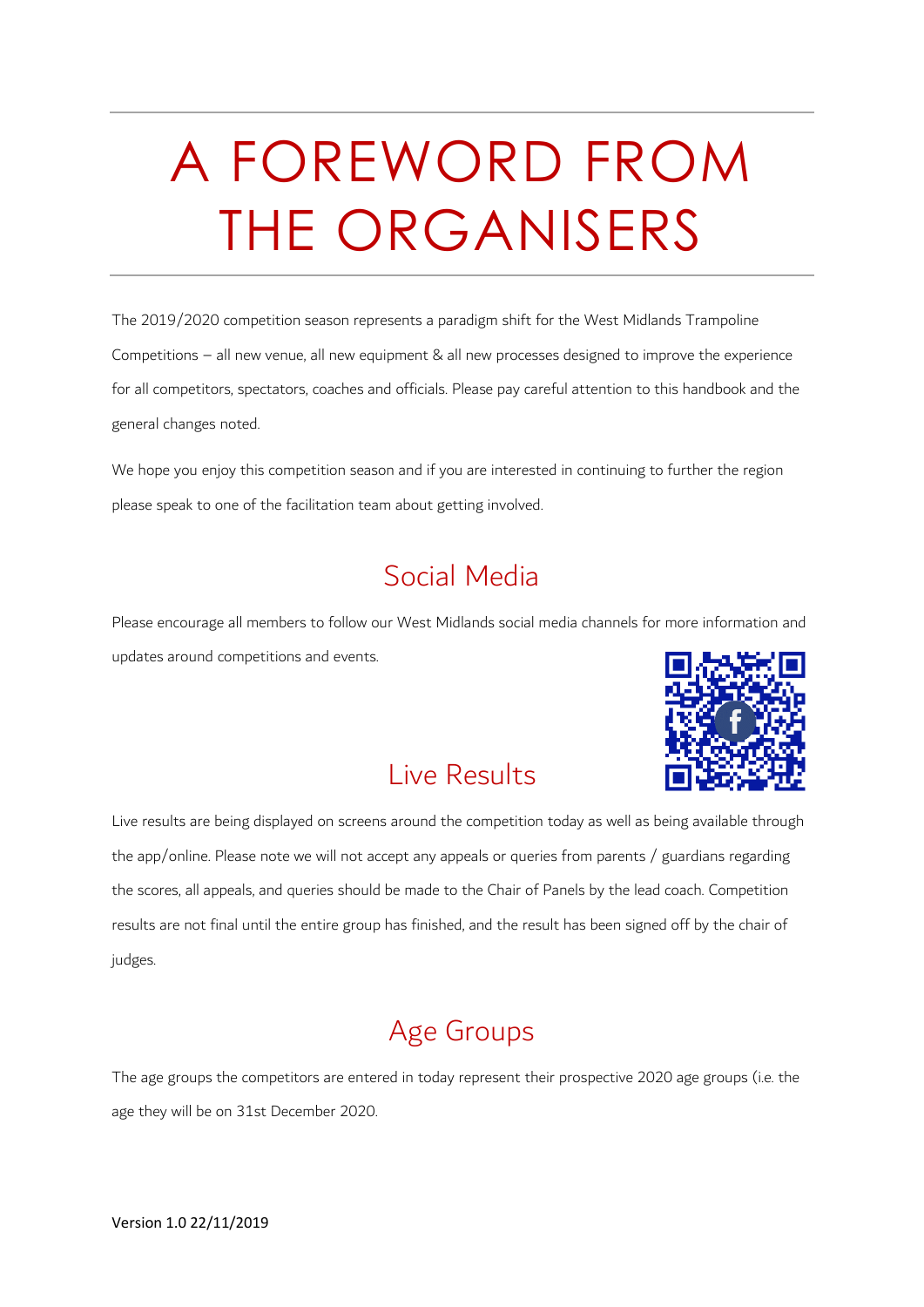### COMPETITION TIMETABLE

|   |       |             | <b>PANEL 1</b>                |                | PANEL 2                       |                |       |             | PANEL <sub>3</sub>              |                          |
|---|-------|-------------|-------------------------------|----------------|-------------------------------|----------------|-------|-------------|---------------------------------|--------------------------|
|   | 09:00 | Warm Up     | TRI - 11-12yrs Female Level 1 | 11             | TRI - 13-17yrs Male Level 1   | $\overline{4}$ | 09:00 | Warm Up     | TRI - 11-12yrs Male Level 5     |                          |
|   | 09:20 | One Touch & | TRI - 11-12yrs Male Level 1   | 2              | TRI - 18+yrs Female Level 2   |                | 09:20 | One Touch & | TRI - 13-14yrs Male Level 5     |                          |
|   |       | Compete     | TRI - 18+yrs Female Level 1   |                | TRI - 13-17yrs Female Level 3 | 11             |       | Compete     | TRI - 15-21yrs Female Level 5   | 12                       |
|   |       |             | TRI - 18+yrs Male Level 1     | $\overline{2}$ |                               |                |       |             | TRI - 15-21yrs Male Level 5     | 2                        |
|   |       |             |                               |                |                               |                |       |             |                                 |                          |
|   | 10:00 | Warm Up     | TRI - 13-17yrs Female Level 1 | 1 to 17        | TRI - 13-17yrs Female Level 4 | 13             | 10:05 | Warm Up     | TRI - 9-10yrs Female Level 5    |                          |
| 2 | 10:20 | One Touch & |                               |                | TRI - 18+yrs Female Level 4   | 2              | 10:25 | One Touch & | TRI - 9-10yrs Male Level 5      |                          |
|   |       | Compete     |                               |                | TRI - 11-12yrs Female Level 5 | 3              |       | Compete     | TRI - 13-14yrs Female Level 5   | 6                        |
|   |       |             |                               |                |                               |                |       |             | TRI - 15-21yrs Female Level 6   | 6                        |
|   |       |             |                               |                |                               |                |       |             | TRI - 15-21yrs Male Level 6     |                          |
|   |       |             |                               |                |                               |                |       |             |                                 |                          |
|   | 11:00 | Warm Up     | TRI - 13-17yrs Female Level 1 | 18 to 20       | TRI - 13-17yrs Female Level 2 | 12             | 11:10 | Warm Up     | TRI - 9-10yrs Male Level 3      |                          |
| 3 | 11:20 | One Touch & | TRI - 7-8yrs Female Level 1   | 2              | TRI - 13-17yrs Male Level 2   | 3              | 11:30 | One Touch & | TRI - 11-12yrs Female Level 3   | 3                        |
|   |       | Compete     | TRI - 7-8yrs Male Level 1     |                | TRI - 9-10yrs Female Level 2  |                |       | Compete     | TRI - 11-12yrs Male Level 3     | $\overline{2}$           |
|   |       |             | TRI - 9-10yrs Female Level 1  | 8              | TRI - 9-10yrs Male Level 2    |                |       |             | TRI - 18+yrs Female Level 3     | $\overline{\phantom{0}}$ |
|   |       |             | TRI - 9-10yrs Male Level 1    | 3              |                               |                |       |             | TRI - 11-12yrs Female Level 4   | 3                        |
|   |       |             |                               |                |                               |                |       |             | DT - U15 Female Level 2 - Cat 2 | $\overline{2}$           |
|   |       |             |                               |                |                               |                |       |             | DT - U15 Male Level 2 - Cat 2   |                          |
|   |       |             |                               |                |                               |                |       |             | DT - 015 Male Level 2 - Cat 1   |                          |
|   |       |             |                               |                |                               |                |       |             |                                 |                          |
|   |       |             |                               |                |                               |                |       |             |                                 |                          |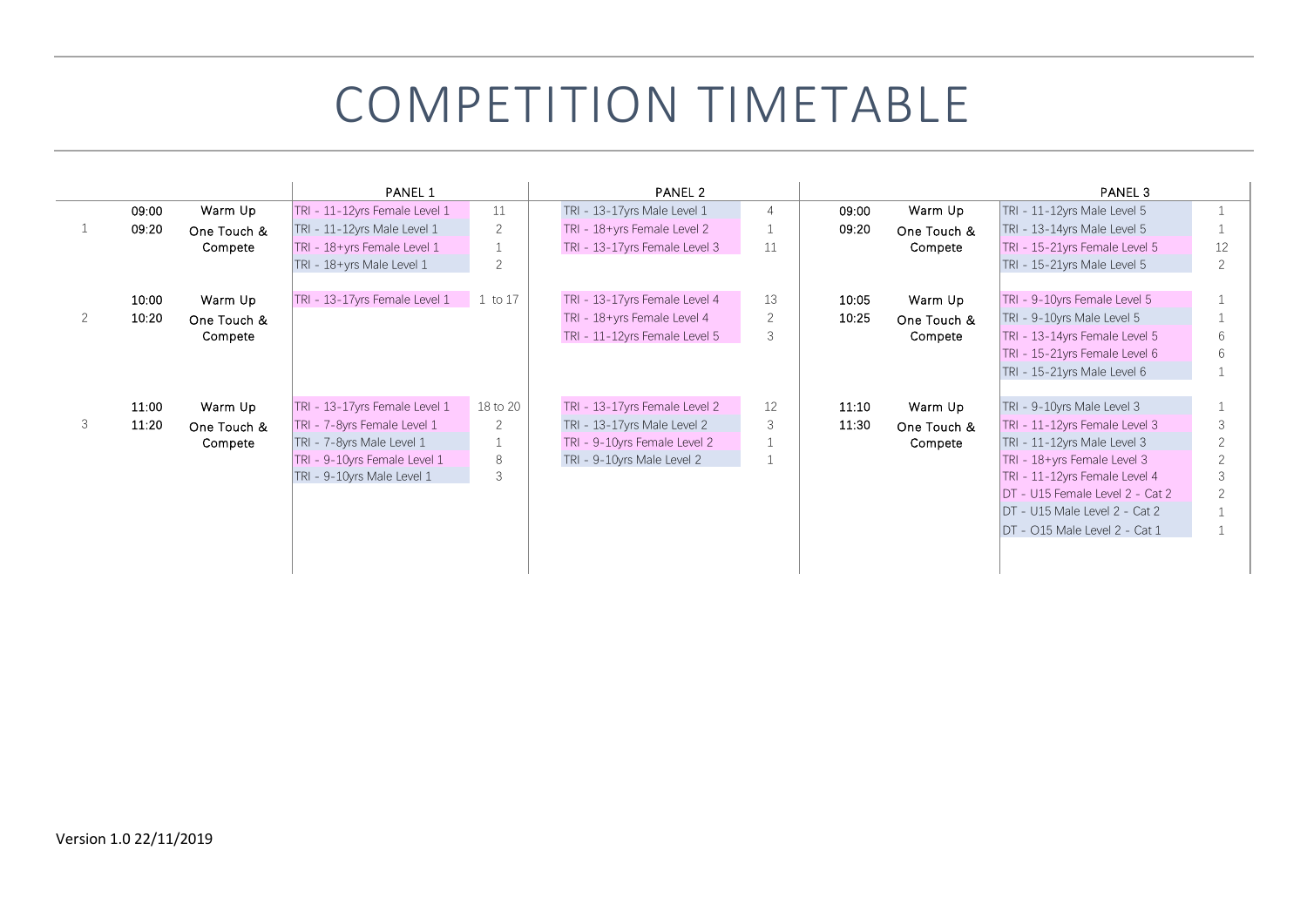### JUDGES & OFFICIALS

|                                                                                     | <b>Panel 1 Trampoline</b>                                                              |                                                                           |
|-------------------------------------------------------------------------------------|----------------------------------------------------------------------------------------|---------------------------------------------------------------------------|
| Role<br>Chair of Judges<br>Execution 1<br>Execution 2<br>Execution 3<br>Execution 4 | Name<br>Lucy Alcock<br>Nina Griffiths<br>Lucy Cross<br>Joanna Wright<br>Pat Brownsword | Club<br>Stoke<br>Birmingham Bouncers<br>Delta<br>Ultimate<br>Infinity     |
| Horizontal Displacment 1<br>Horizontal Displacment 2                                | Mark Powell<br>lan Stevens                                                             | Rugby<br>Hereford                                                         |
| Manuel Recorder<br>Computer Recorder                                                | Joanne Hawkes<br><b>HELP NEEDED</b>                                                    | Stoke                                                                     |
| Marshall                                                                            | Matthew Skelton                                                                        | Delta                                                                     |
|                                                                                     | Panel 2 Trampoline                                                                     |                                                                           |
| Role<br>Chair of Judges<br>Execution 1<br>Execution 2<br>Execution 3<br>Execution 4 | Name<br>Andy Cuming<br>lan Harris<br>David Cope<br>Sally Lin<br><b>Tracey Fletcher</b> | Club<br>Central Galaxy<br>Extreme<br>North Staffs<br>Stoke<br>Air Dynamix |
| Horizontal Displacment 1<br>Horizontal Displacment 2                                | Julie Johnson<br>Cheran Stevens                                                        | Stoke<br>Activ <sub>8</sub>                                               |
| Manuel Recorder<br>Computer Recorder<br>Marshall                                    | Shelly Newby<br><b>HELP NEEDED</b><br><b>HELP NEEDED</b>                               | Stoke                                                                     |
|                                                                                     |                                                                                        |                                                                           |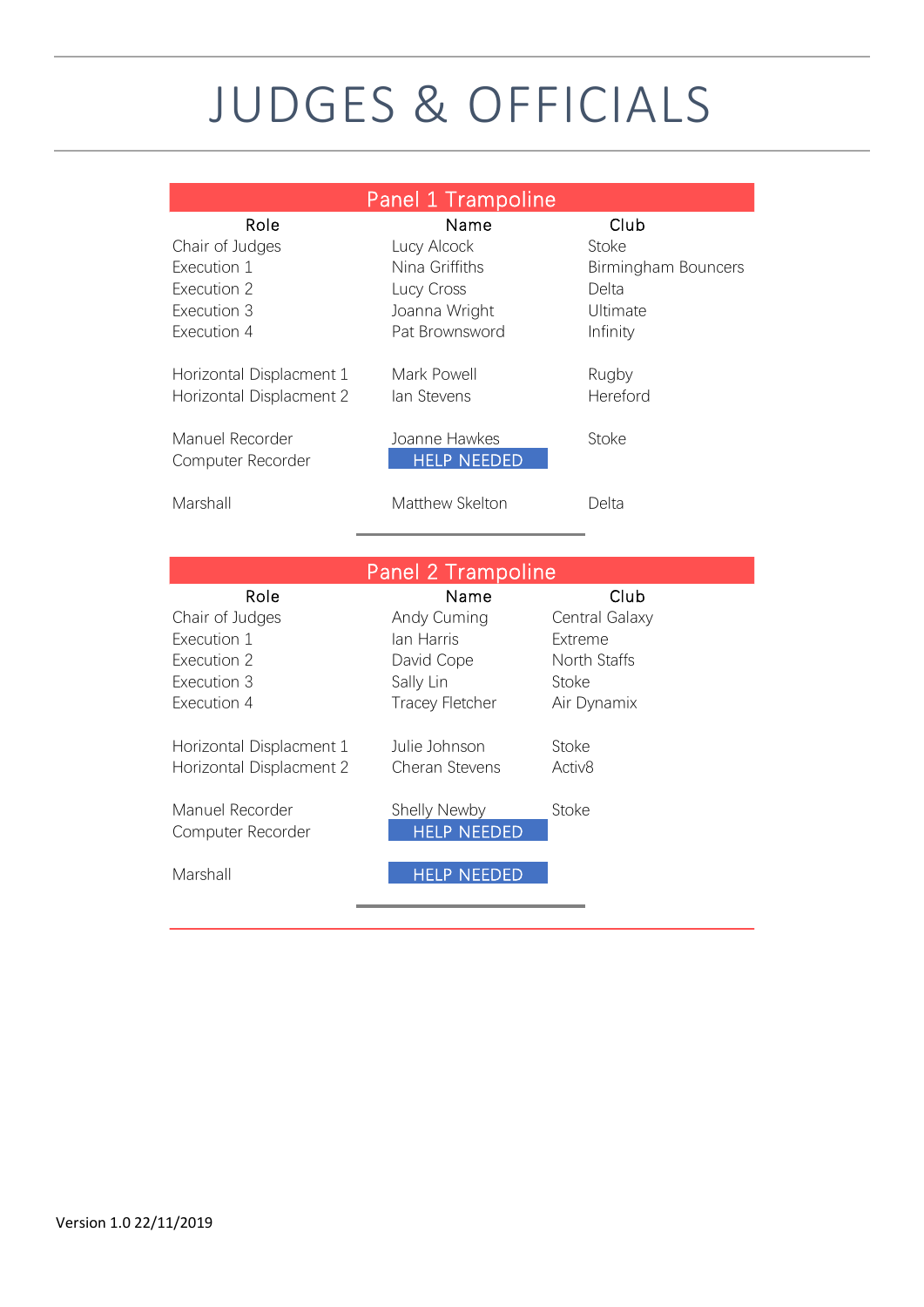### JUDGES & OFFICIALS

|                                                      | Panel 3 Trampoline              |                        |
|------------------------------------------------------|---------------------------------|------------------------|
| Role                                                 | Name                            | Club                   |
| Chair of Judges                                      | Scott Roberts                   | Heart                  |
| Execution 1                                          | Rhys Hirons                     | Ultimate               |
| Execution 2                                          | Caroline Hamil                  | Central Galaxy         |
| Execution 3                                          | Sara Francis                    | Activ <sub>8</sub>     |
| Execution 4                                          | Nicki Burns                     | Rugby                  |
| Horizontal Displacment 1<br>Horizontal Displacment 2 | Verina Porter<br>Katy Rowe      | Hereford<br>Revolution |
| Manuel Recorder<br>Computer Recorder                 | Zoe Lynch<br><b>HELP NEEDED</b> | City of Coventry       |
| Marshall                                             | HFI P NFFDFD                    |                        |

The WMTTC would like to take this opportunity to thank all of those who are volunteering their time to support the clubs and the region to help run this event. If you would like to volunteer or get involved in the future, please speak to a club official or e-mail [info.wmttc@gmail.com.](mailto:info.wmttc@gmail.com) Judging bursaries are available through the WMAGA (West Midland Amateur

Gymnastics Association) to help partially cover the cost of courses within the region.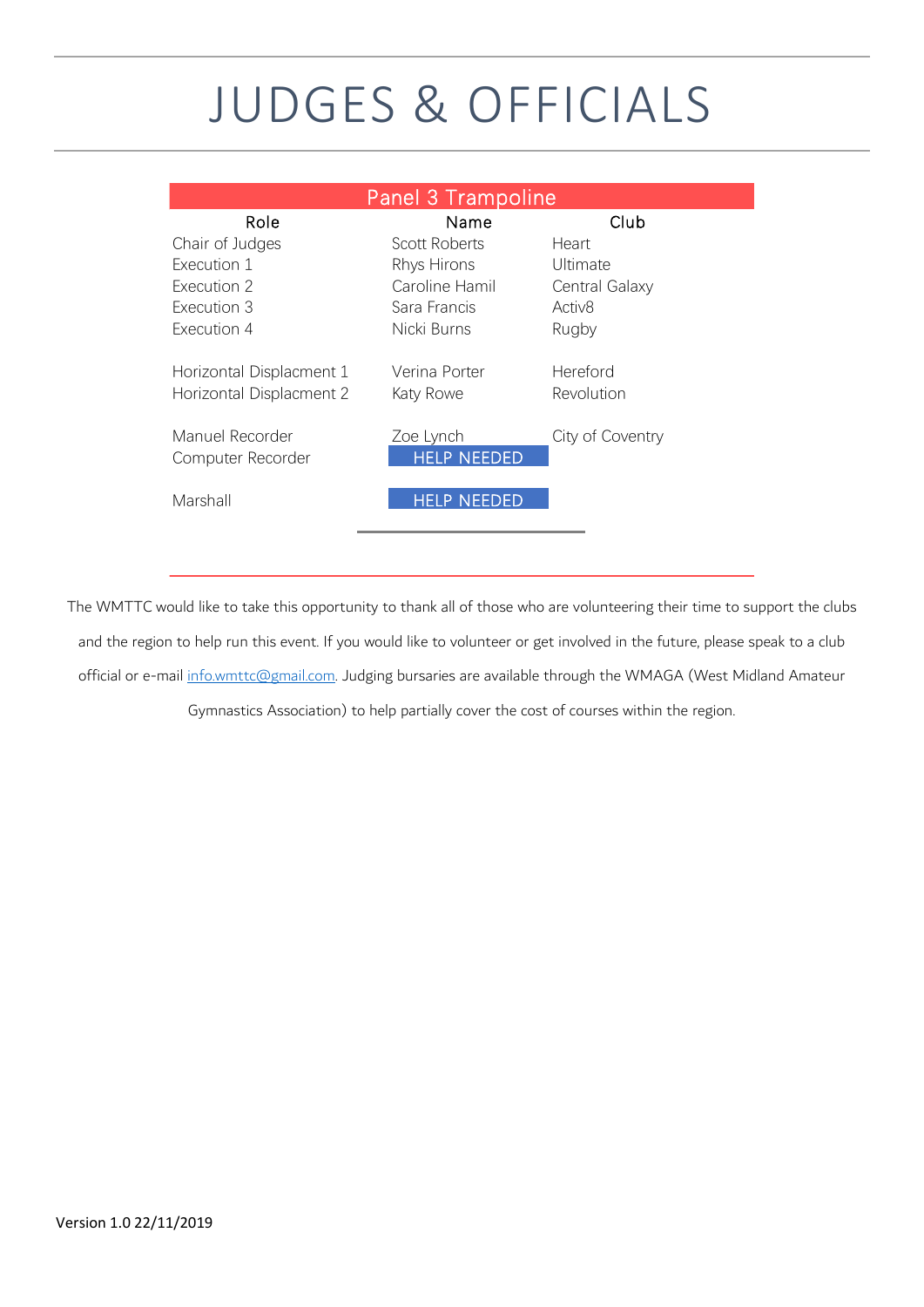# START LIST PANEL 1

| <b>Name</b>             | Club                                           | Category                | Panel Flight        |
|-------------------------|------------------------------------------------|-------------------------|---------------------|
| Olivia Headland         | Rugby Trampolining Club                        | 11-12yrs Female Level 1 | 1                   |
| Charli Swain-Thomas     | Air Dynamix                                    | 11-12yrs Female Level 1 | 1<br>1              |
| Libby Wisbey            | Stoke Trampoline and Gymnastics                | 11-12yrs Female Level 1 | 1<br>1              |
| Maisie Prince           | Stoke Trampoline and Gymnastics                | 11-12yrs Female Level 1 | 1<br>1              |
| Evelyn Astbury-Crimes   | Activ8 Trampoline Club                         | 11-12yrs Female Level 1 | 1<br>1              |
| Lola Rackley            | Stoke Trampoline and Gymnastics                | 11-12yrs Female Level 1 | 1<br>1              |
| Neve Gerry              | Heart of England Trampoline Club               | 11-12yrs Female Level 1 | 1<br>1              |
| Ella Dennis             | Stoke Trampoline and Gymnastics                | 11-12yrs Female Level 1 | 1<br>1              |
| Abigail Mountford       | <b>ULTIMATE</b>                                | 11-12yrs Female Level 1 | 1<br>1              |
| Sophie-Ella Wardle      | Extreme Trampoline Club                        | 11-12yrs Female Level 1 | 1<br>1              |
| Isabelle Montgomery     | City of Coventry trampoline and Gymnastic Club | 11-12yrs Female Level 1 | 1<br>1              |
| Callum Clarke           | <b>ULTIMATE</b>                                | 11-12yrs Male Level 1   | 1<br>1              |
| Jonathan Ren            | Birmingham Bouncers                            | 11-12yrs Male Level 1   | 1<br>1              |
| Sofia Griffiths         | Birmingham Bouncers                            | 18+yrs Female Level 1   | 1<br>1              |
| Mark Powell             | Rugby Trampolining Club                        | 18+yrs Male Level 1     | 1<br>1              |
| Matthew Skelton         | <b>DELTA Trampoline Club</b>                   | 18+yrs Male Level 1     | 1<br>1              |
| Lillie Stacey           | Birmingham Bouncers                            | 13-17yrs Female Level 1 | $\overline{c}$<br>1 |
| Millie Richardson       | <b>DELTA Trampoline Club</b>                   | 13-17yrs Female Level 1 | $\overline{c}$<br>1 |
| Holly Lawes             | Infinity Trampoline Club                       | 13-17yrs Female Level 1 | $\overline{c}$<br>1 |
| Ellie Bance             | Rugby Trampolining Club                        | 13-17yrs Female Level 1 | $\overline{c}$<br>1 |
| Libi Atkin              | DELTA Trampoline Club                          | 13-17yrs Female Level 1 | $\overline{c}$<br>1 |
| Lily Edwards            | DELTA Trampoline Club                          | 13-17yrs Female Level 1 | $\overline{c}$<br>1 |
| Rebecca Sherratt        | North Staffordshire Trampolinine               | 13-17yrs Female Level 1 | $\overline{c}$<br>1 |
| Sammy Bloor             | North Staffordshire Trampolinine               | 13-17yrs Female Level 1 | $\overline{c}$<br>1 |
| Alice Lloyd             | Hereford Dynamix Trampoline Club               | 13-17yrs Female Level 1 | $\overline{c}$<br>1 |
| Amy Knott               | ULTIMATE                                       | 13-17yrs Female Level 1 | $\overline{c}$<br>1 |
| Madison Jervis          | DELTA Trampoline Club                          | 13-17yrs Female Level 1 | $\overline{c}$<br>1 |
| <b>Harriet Colley</b>   | Stoke Trampoline and Gymnastics                | 13-17yrs Female Level 1 | $\overline{c}$<br>1 |
| Jenna Handscomb         | Birmingham Bouncers                            | 13-17yrs Female Level 1 | $\overline{c}$<br>1 |
| Carissa Cromar-Hayes    | North Staffordshire Trampolinine               | 13-17yrs Female Level 1 | $\overline{c}$<br>1 |
| Freya Berry             | Stoke Trampoline and Gymnastics                | 13-17yrs Female Level 1 | $\overline{c}$<br>1 |
| Matilda Saunders        | Rugby Trampolining Club                        | 13-17yrs Female Level 1 | $\overline{c}$<br>1 |
| Zara Palmer             | Birmingham Bouncers                            | 13-17yrs Female Level 1 | $\overline{c}$<br>1 |
| Sophie Knowles          | Air Dynamix                                    | 13-17yrs Female Level 1 | 3<br>1              |
| Megan Griffiths         | ULTIMATE                                       | 13-17yrs Female Level 1 | 3<br>1              |
| Paula Proto             | Heart of England Trampoline Club               | 13-17yrs Female Level 1 | 3<br>1              |
| Grace Louise Clarke     | Central Galaxy Coventry Trampoline Club        | 7-8yrs Female Level 1   | 3<br>1              |
| Isabella Speer          | Revolution Gymnastics                          | 7-8yrs Female Level 1   | 3<br>1              |
| Zachary Riesner         | Revolution Gymnastics                          | 7-8yrs Male Level 1     | 3<br>1              |
| Lilia Virgo             | Stoke Trampoline and Gymnastics                | 9-10yrs Female Level 1  | 3<br>1              |
| Emily-Grace Stevens     | Hereford Dynamix Trampoline Club               | 9-10yrs Female Level 1  | 3<br>1              |
| Libby Clendenning-Drake | Central Galaxy Coventry Trampoline Club        | 9-10yrs Female Level 1  | 3<br>1              |
| Priya Plaha             | Activ8 Trampoline Club                         | 9-10yrs Female Level 1  | 3<br>1              |
| Poppy Williams          | Infinity Trampoline Club                       | 9-10yrs Female Level 1  | 3<br>1              |
| Isobel Lewis            | Stoke Trampoline and Gymnastics                | 9-10yrs Female Level 1  | 3<br>1              |
| Maiya Kavanagh          | Central Galaxy Coventry Trampoline Club        | 9-10yrs Female Level 1  | 3<br>1              |
| Isabelle Rowe           | Revolution Gymnastics                          | 9-10yrs Female Level 1  | 3<br>1              |
| Lawrence Scanlon        | Revolution Gymnastics                          | 9-10yrs Male Level 1    | 3<br>1              |
| Zachary Pattison        | Hereford Dynamix Trampoline Club               | 9-10yrs Male Level 1    | 3<br>1              |
| Jacob Stevens           | Revolution Gymnastics                          | 9-10yrs Male Level 1    | 3<br>1              |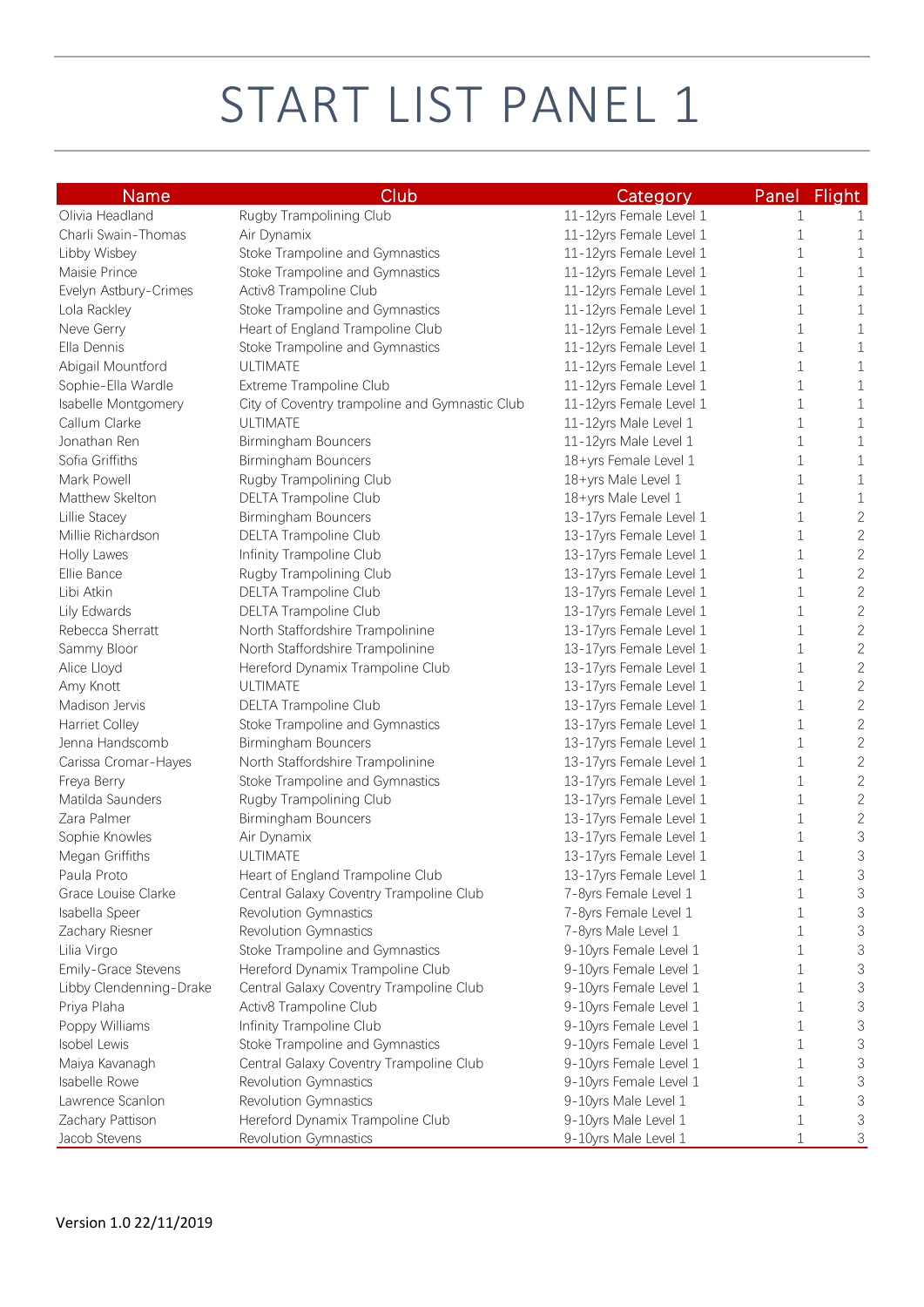# START LIST PANEL 2

| <b>Name</b>                            | Club                                           | Category                |                | Panel Flight   |
|----------------------------------------|------------------------------------------------|-------------------------|----------------|----------------|
| Alexandros Griffiths                   | Birmingham Bouncers                            | 13-17yrs Male Level 1   | $\mathbf{2}$   | 1              |
| Jacob Ayris                            | Rugby Trampolining Club                        | 13-17yrs Male Level 1   | $\sqrt{2}$     | 1              |
| Finley Hughes                          | Rugby Trampolining Club                        | 13-17yrs Male Level 1   | $\sqrt{2}$     | $\mathbf 1$    |
| Ethan Holland                          | DELTA Trampoline Club                          | 13-17yrs Male Level 1   | $\sqrt{2}$     | $\,1\,$        |
| Katie Hipwell                          | Rugby Trampolining Club                        | 18+yrs Female Level 2   | $\overline{c}$ | $\,1\,$        |
| Katy Handley                           | Hereford Dynamix Trampoline Club               | 13-17yrs Female Level 3 | $\sqrt{2}$     | $1\,$          |
| Ilana Steventon                        | Stoke Trampoline and Gymnastics                | 13-17yrs Female Level 3 | $\sqrt{2}$     | $1\,$          |
| Molly Smith                            | Heart of England Trampoline Club               | 13-17yrs Female Level 3 | $\mathbf{2}$   | $1\,$          |
| Kate Oakley                            | North Staffordshire Trampolinine               | 13-17yrs Female Level 3 | 2              | 1              |
| Emily-Jane Cox                         | Hereford Dynamix Trampoline Club               | 13-17yrs Female Level 3 | 2              | $\mathbf 1$    |
| Georgina Hearn                         | Rugby Trampolining Club                        | 13-17yrs Female Level 3 | 2              | $\mathbf 1$    |
| Georgia Mai Balderson                  | Stoke Trampoline and Gymnastics                | 13-17yrs Female Level 3 | 2              | $\mathbf 1$    |
| Ruby Byatt                             | Rugby Trampolining Club                        | 13-17yrs Female Level 3 | $\mathbf{2}$   | $1\,$          |
| Evelyn Hirst                           | Rugby Trampolining Club                        | 13-17yrs Female Level 3 | $\overline{c}$ | $\mathbf 1$    |
| Demi Turner                            | North Staffordshire Trampolinine               | 13-17yrs Female Level 3 | $\overline{c}$ | $\mathbf 1$    |
| Jonelle Loftman-Stevens                | Activ8 Trampoline Club                         | 13-17yrs Female Level 3 | $\overline{c}$ | $\mathbf 1$    |
| Melyssa Bailey                         | Activ8 Trampoline Club                         | 13-17yrs Female Level 4 | $\mathbf{2}$   | $\mathbf{2}$   |
| Georgia Braxton-Lloyd                  | Stoke Trampoline and Gymnastics                | 13-17yrs Female Level 4 | $\mathbf{2}$   | $\mathbf{2}$   |
| Alice Linnitt                          | Hereford Dynamix Trampoline Club               | 13-17yrs Female Level 4 | $\mathbf{2}$   | $\mathbf{2}$   |
| Louise Woodward                        | Infinity Trampoline Club                       | 13-17yrs Female Level 4 | $\overline{c}$ | $\overline{c}$ |
| Ellie Walker                           | Infinity Trampoline Club                       | 13-17yrs Female Level 4 | $\overline{c}$ | $\overline{c}$ |
| Summa Jones                            | Activ8 Trampoline Club                         | 13-17yrs Female Level 4 | $\overline{c}$ | $\overline{c}$ |
| Phoebe Jennings                        | North Staffordshire Trampolinine               | 13-17yrs Female Level 4 | $\overline{c}$ | $\overline{c}$ |
| Hannah Chuter                          | Stoke Trampoline and Gymnastics                | 13-17yrs Female Level 4 | $\overline{c}$ | $\overline{c}$ |
| Georgia Penn-Ashman                    | Heart of England Trampoline Club               | 13-17yrs Female Level 4 | $\sqrt{2}$     | $\overline{c}$ |
| Madeleine Bee                          | Rugby Trampolining Club                        | 13-17yrs Female Level 4 | $\overline{c}$ | $\overline{c}$ |
| Lydia Barton                           | Activ8 Trampoline Club                         | 13-17yrs Female Level 4 | $\overline{c}$ | $\overline{c}$ |
| Hope Higgerson                         | City of Coventry trampoline and Gymnastic Club | 13-17yrs Female Level 4 | $\overline{c}$ | $\overline{c}$ |
| Lacey Hawkes                           | Stoke Trampoline and Gymnastics                | 13-17yrs Female Level 4 | $\overline{c}$ | $\overline{c}$ |
| Chloe York                             | DELTA Trampoline Club                          | 18+yrs Female Level 4   | $\overline{c}$ | $\overline{c}$ |
| <b>ULTIMATE</b><br>Sophie Bradford     |                                                | 18+yrs Female Level 4   | $\mathbf{2}$   | $\overline{c}$ |
| Chelsea Wyatt                          | Activ8 Trampoline Club                         | 11-12yrs Female Level 5 | $\mathbf{2}$   | $\overline{c}$ |
| Rosie Sheridan                         | Central Galaxy Coventry Trampoline Club        | 11-12yrs Female Level 5 | $\mathbf{2}$   | $\overline{c}$ |
| Francesca Watson                       | Rugby Trampolining Club                        | 11-12yrs Female Level 5 | $\sqrt{2}$     | $\sqrt{2}$     |
| Lauren Bowman                          | Activ8 Trampoline Club                         | 13-17yrs Female Level 2 | $\overline{c}$ | 3              |
| ULTIMATE<br>Elizabeth Mcmahon          |                                                | 13-17yrs Female Level 2 | $\overline{c}$ | $\sqrt{3}$     |
| Mackenzie Holland                      | DELTA Trampoline Club                          | 13-17yrs Female Level 2 | $\mathbf{2}$   | 3              |
| Natalie Smith                          | Extreme Trampoline Club                        | 13-17yrs Female Level 2 | $\mathbf{2}$   | 3              |
| Lily Lashford<br>ULTIMATE              |                                                | 13-17yrs Female Level 2 | $\mathbf{2}$   | 3              |
| Jessica King                           | DELTA Trampoline Club                          | 13-17yrs Female Level 2 | $\mathbf{2}$   | 3              |
| <b>Charlotte Parkes</b><br>Air Dynamix |                                                | 13-17yrs Female Level 2 | $\overline{c}$ | 3              |
| Freya Virgo                            | Stoke Trampoline and Gymnastics                | 13-17yrs Female Level 2 | $\mathbf{2}$   | 3              |
| Ruby Morais-Trigg                      | Revolution Gymnastics                          | 13-17yrs Female Level 2 | $\overline{c}$ | 3              |
| Isabel Richards                        | DELTA Trampoline Club                          | 13-17yrs Female Level 2 | $\overline{c}$ | 3              |
| Sienna Smith                           | Activ8 Trampoline Club                         | 13-17yrs Female Level 2 | $\mathbf{2}$   | 3              |
| Isobel Walley                          | Stoke Trampoline and Gymnastics                | 13-17yrs Female Level 2 | $\overline{c}$ | 3              |
| Reece Christie                         | Revolution Gymnastics                          | 13-17yrs Male Level 2   | $\overline{c}$ | 3              |
| Jack Jowett                            | Extreme Trampoline Club                        | 13-17yrs Male Level 2   | $\mathbf{2}$   | 3              |
| Harry Shenton                          | Stoke Trampoline and Gymnastics                | 13-17yrs Male Level 2   | $\mathbf{2}$   | 3              |
| Poppy Parnham                          | Activ8 Trampoline Club                         | 9-10yrs Female Level 2  | $\mathbf{2}$   | 3              |
| Henli Davidson                         | Activ8 Trampoline Club                         | 9-10yrs Male Level 2    | $\overline{c}$ | 3              |